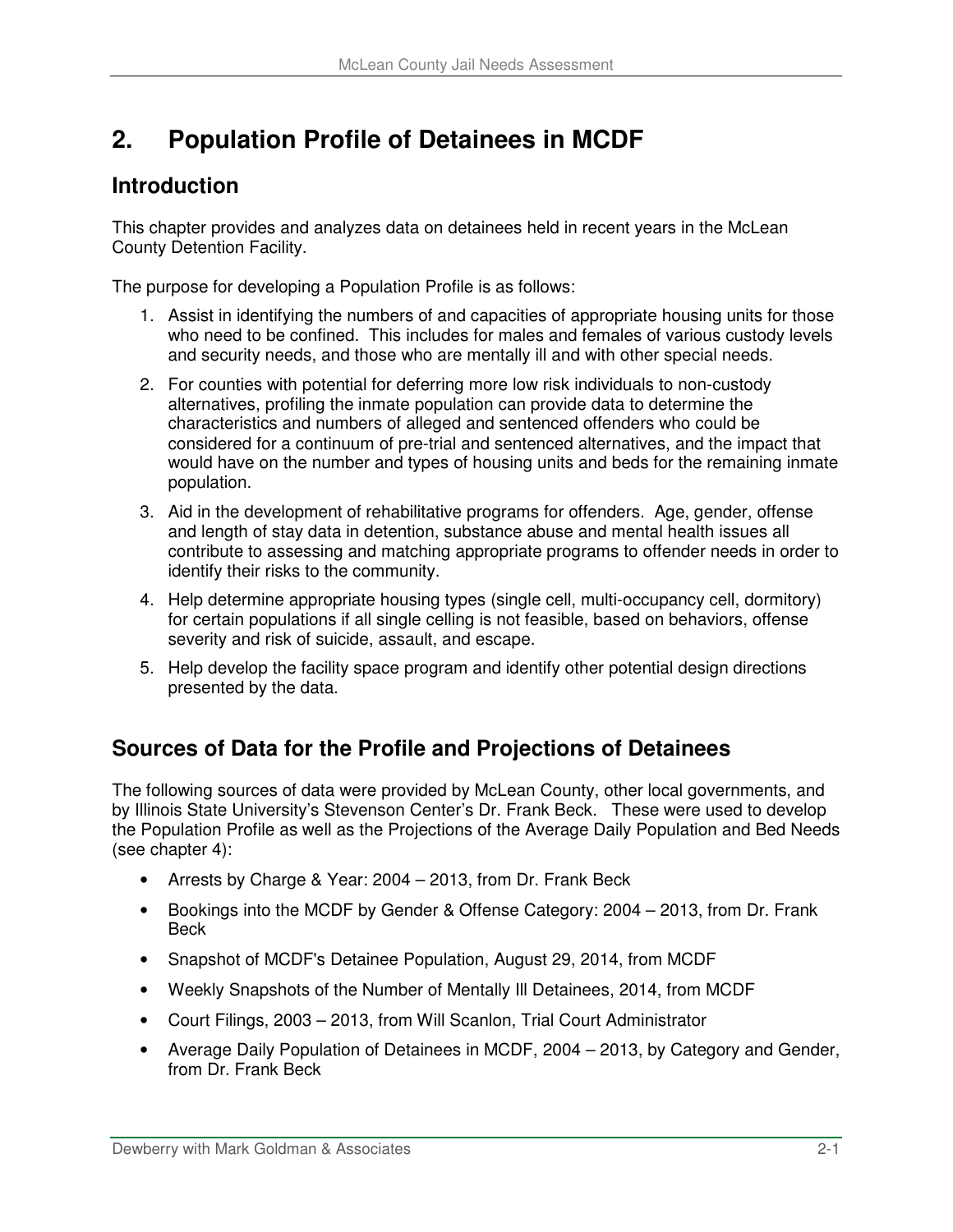# **Gender**

Interestingly, a much higher percentage of females are Booked than are represented in the general population. This indicates that once booked, females are more likely to be released, and that their length of stay is shorter than males.

### **Bookings into the MCDF in 2013 by Gender**

| Gender       | <b>Number</b><br><b>Booked</b> | Percentage |
|--------------|--------------------------------|------------|
| <b>Males</b> | 3,094                          | 79.6%      |
| Females      | 794                            | 20.4%      |
| Total        | 3,888                          |            |



### **Detainees in the MCDF on August 29, 2014 by Gender**

| Gender       | Population | Percentage |
|--------------|------------|------------|
| <b>Males</b> | 200        | 87%        |
| Females      | 31         | 13%        |
| Total        | 231        |            |

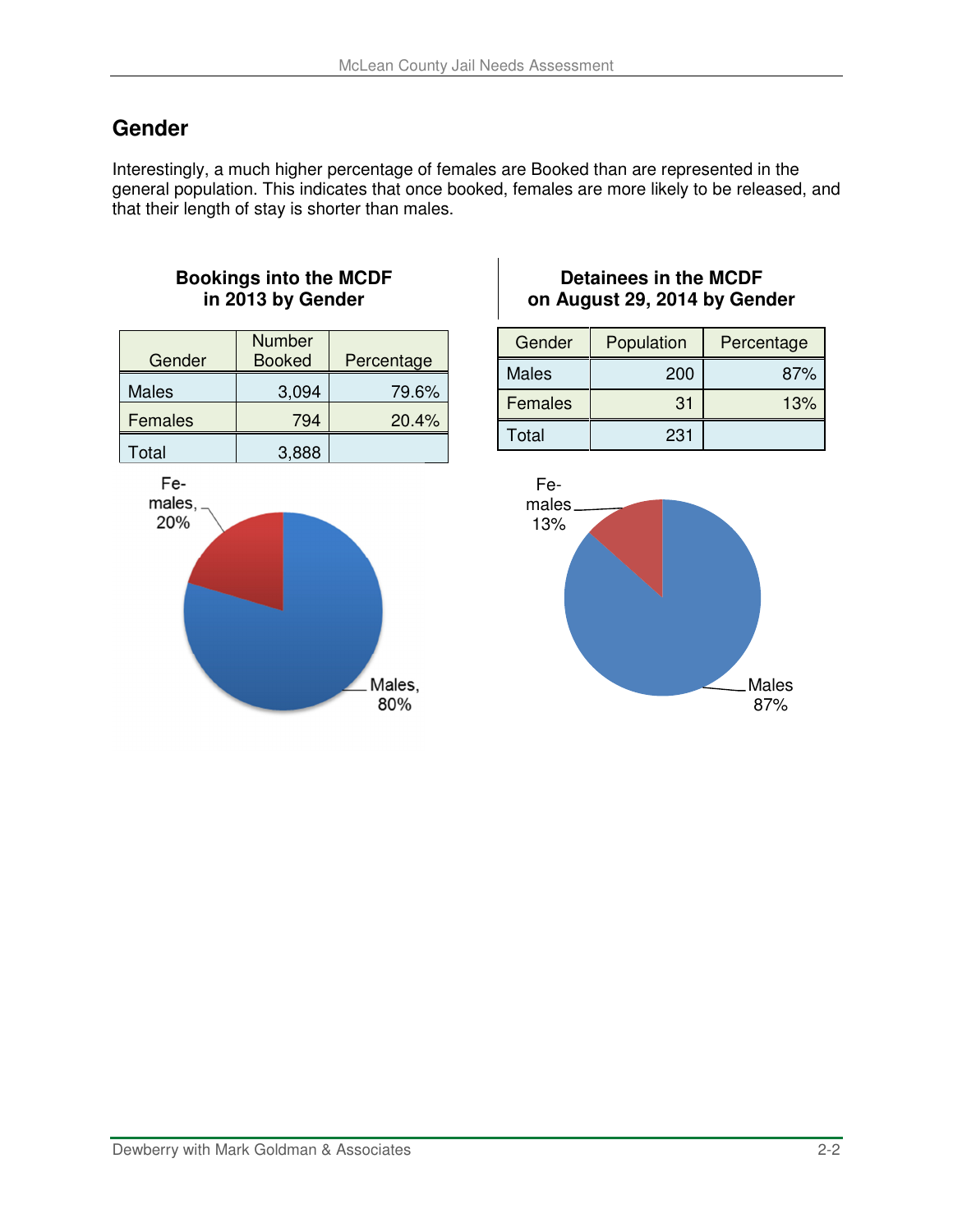# **Gender & "Extraordinary" vs. General Population**

Percentage-wise, female inmates in MCDF are far more likely than males to have been identified as "Extraordinary" than males in a 2014 one day "snapshot." At MCDF "Extraordinary" is characterized as the Mentally Ill, those in Administrative Segregation, and those requiring placement in Protective Custody.

### **Detainee Population by Gender & "Extraordinary"/General Population**

Source: August 29, 2014 Snapshot of MCDF's Detainee Population

|        | General<br>Population | "Extraordinary" | Total | % of Population that is<br>Extraordinary |
|--------|-----------------------|-----------------|-------|------------------------------------------|
| Male   | 183                   |                 | 200   | 9%                                       |
| Female | 19                    | 12              | 31    | 39%                                      |
| Total  | 202                   | 29              | 231   |                                          |

#### **Percentage of Male & Female Inmates that were "Extraordinary"**

0% 5% 10% 15% 20% 25% 30% 35% 40% 45% Male **Female** 

(Mentally Ill, Administrative Segregation, Protective Custody)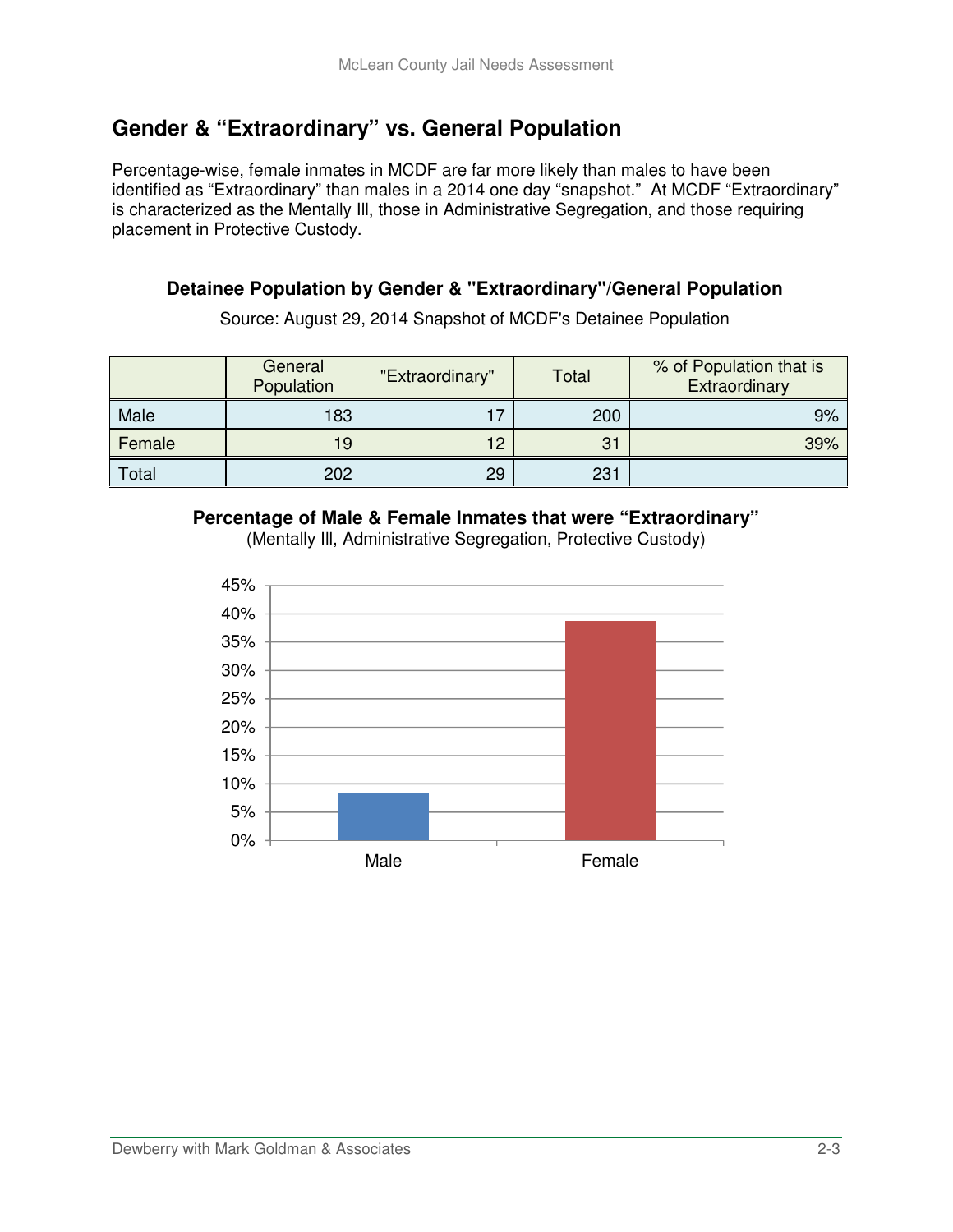# **Mentally Ill**

During several months in 2014, weekly snapshots were taken of the number of inmates in MCDF that were considered Mentally Ill. On the left below is a snapshot that was taken in August 2014. Of these mentally ill inmates, approximately 65% were administered psychotropic drugs while in custody.